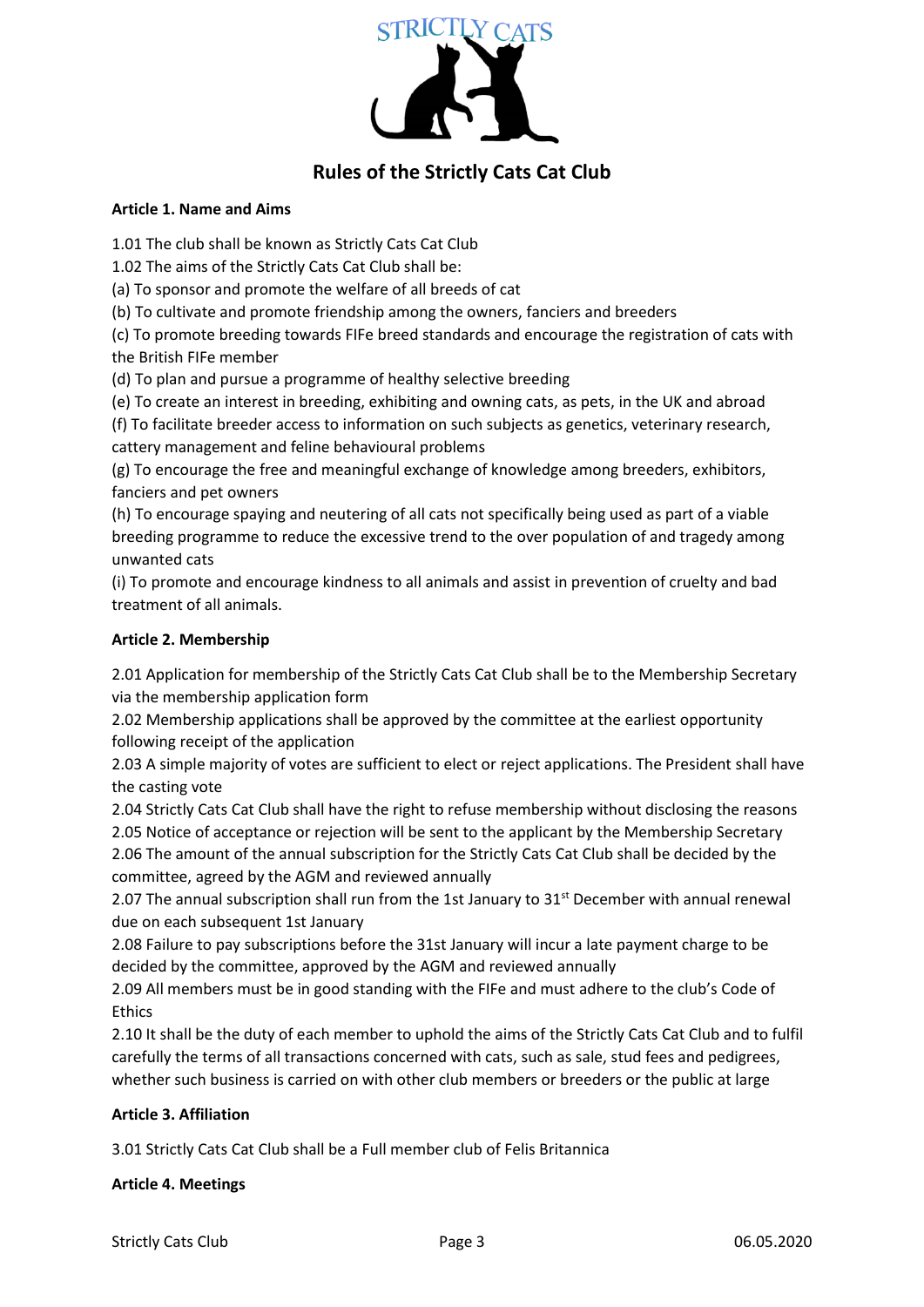

4.01 Committee Meetings shall be held from time to time on such dates and at such times and places as the committee shall designate.

4.02 An Annual General Meeting (AGM) is to be held once a year, at a place and time to be advised no later than the 1st March each year

4.03 The date and venue of the AGM shall be notified to members no later than 30 (thirty) days in advance. Members will be invited to submit resolutions and nominations for the Strictly Cats Cat Club committee to the Club Secretary no later than 14 (fourteen) days prior to the AGM.

4.04 The AGM Agenda will be circulated to all members no later than 7 (seven) days prior to the AGM.

4.05 Special Meetings may be called from time to time if necessary, for the transaction of important business and may be called by the President, committee or upon written request of five (5) members. The business at this meeting shall be limited to that mentioned in the request

4.06 Members shall be notified of the time and place of all meetings by mail, telephone, email or in person by the Club Secretary

4.07 3 (three) members of the committee, shall constitute a quorum for the transaction of business to be binding at a Committee Meeting

4.08 All voting will be by simple majority, unless otherwise explicitly stated

4.09 Postal or proxy voting at General Meetings is not allowed.

# **Article 5. Officers and Committee**

5.01 The officers of the Strictly Cats Cat Club shall be a President, a Secretary and a Treasurer 5.02 The management of the business affairs of the Strictly Cats Cat Club shall be under the direction of a committee consisting of not less than four (4) and not more than ten (10) members.

5.03 Committee members shall be elected at the Annual General Meeting and shall take office to serve for the following 3 years. All fully paid up members are eligible to stand for election. A third of the committee shall be deemed to have resigned each year and shall be eligible for re-election 5.04 The committee may co-opt up to four more members provided that the co-opted members meet the membership requirements at that time, and that the total number of elected members shall serve until the next following Annual General Meeting and thereafter shall be eligible for election.

5.05 The officers of Strictly Cats Cat Club shall be elected from committee members and are eligible for re-election annually by the committee. Club officers shall be elected at a committee meeting to be held immediately following the Annual General Meeting.

5.06 The Strictly Cats Cat Club committee may elect annually other officers or sub-committees as deemed advisable

5.07 Any Committee member who fails to attend 3 (three) consecutive meetings of the committee, except by leave of the President, will be deemed to have resigned.

5.08 Each committee member shall have one (1) vote at each meeting. In the event of a tie the President shall have the casting vote.

5.09 The Committee shall elect a President from their number to deputise for the President in his absence.

# **Article 6. Duties of Officers**

Strictly Cats Club **Page 3** 06.05.2020 6.01 The President or a member of the committee nominated by the President shall preside at all meetings of the members and of the committee and shall perform such other duties as are incidental to the President's office. He/she shall be an ex-officio member of all sub-committees. 6.02 The Club Secretary shall keep the minutes of all meetings of the members and the committee of the Strictly Cats Cat Club and shall present them at ensuing meetings. Will collate, distribute and